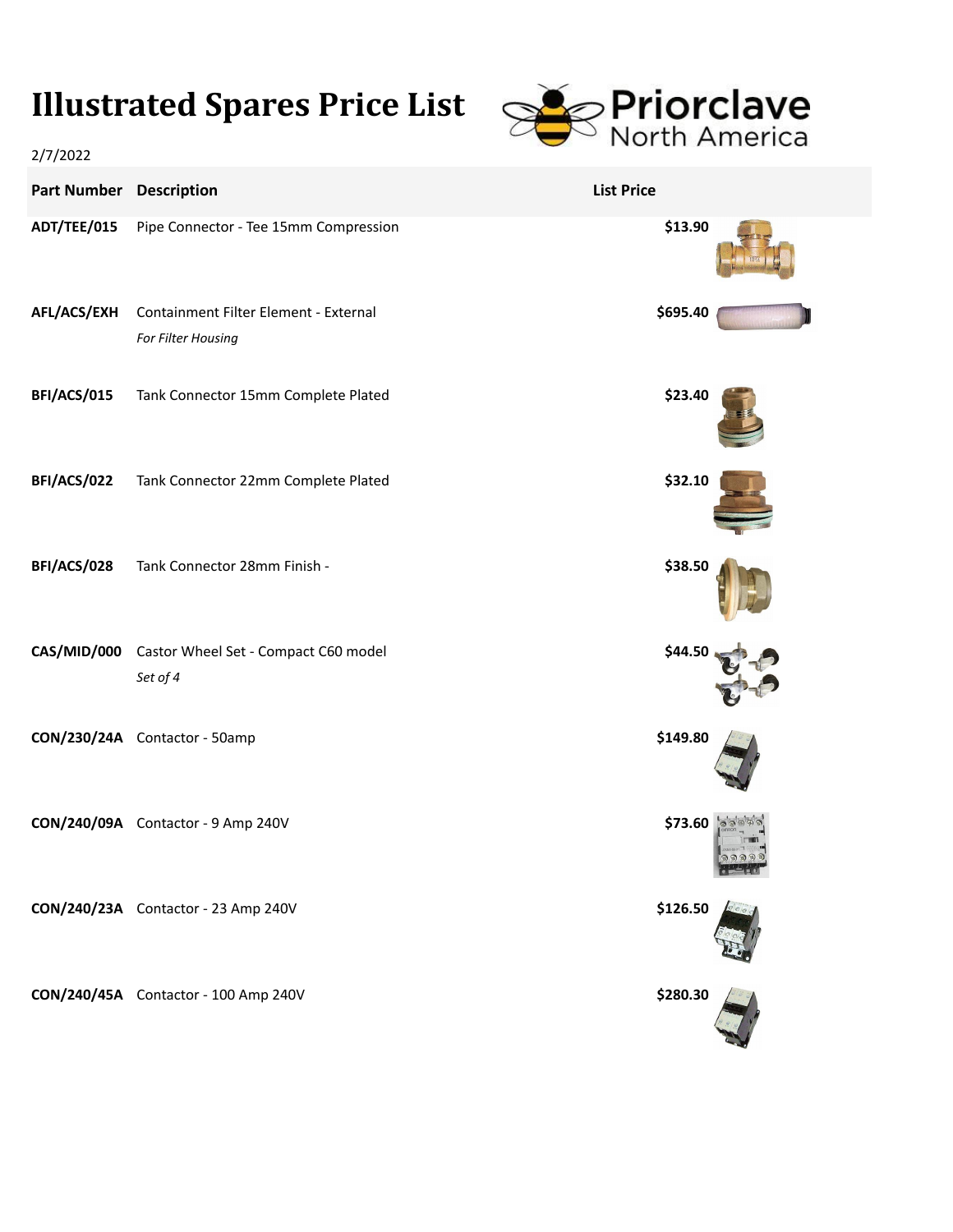|                    | CON/OLD/004 Overload Relay (2.4 - 4.0 Amp range)                                             | \$65.10  |
|--------------------|----------------------------------------------------------------------------------------------|----------|
|                    | CON/OLD/69A Overload Relay (6-9 Amp range)                                                   | \$115.70 |
|                    | CON/OLD/OL6 Overload Relay (4-6 Amp range)                                                   | \$54.10  |
|                    | FAN/ACS/080 Instrument Cooling Fan - All Models                                              | \$58.20  |
| FAN/ACS/120        | Cooling Fan - Compact Models 120mm<br>All C40 and H60 Models and C60 Models after S/No: 3786 | \$64.90  |
|                    | FAN/QCS/UUL Cooling Fan Top and Front Loading Models<br><b>UL Approved</b>                   | \$218.80 |
| <b>FIL/SUP/001</b> | Suppressor 0.1 uF                                                                            | \$12.60  |
|                    |                                                                                              |          |
| <b>FIL/VDR/002</b> | Varistor (VDR)                                                                               | \$5.90   |
|                    | FLO/WAT/SWU Float Switch UL - Vac Header Pump Tank                                           | \$54.60  |
|                    | GAS/ACS/500 Door Seal Circular 100-200L Models                                               | \$176.00 |
|                    | GAS/ACS/Q63 Door Seal Circular 320-400L Models                                               | \$190.40 |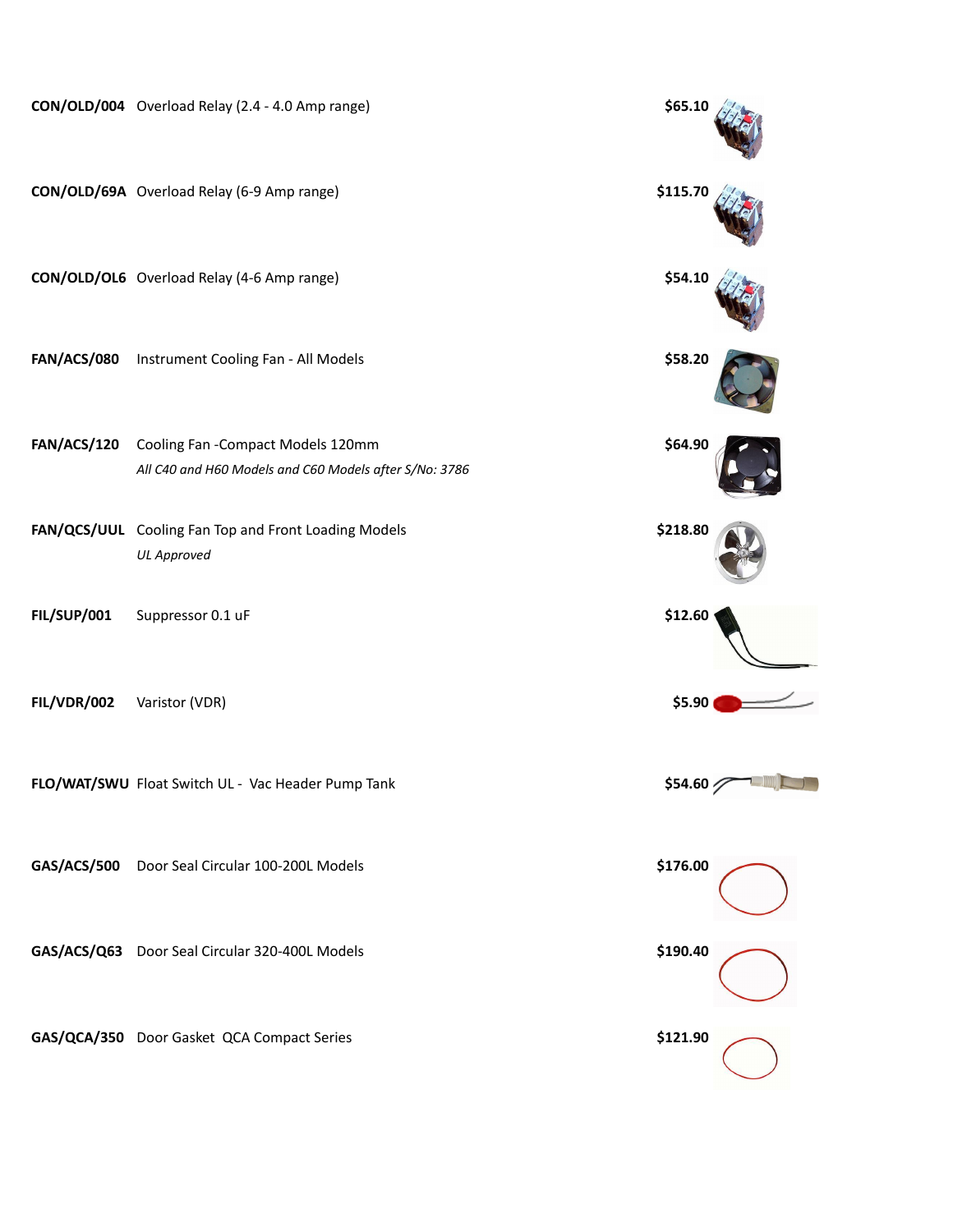|                    | GAT/Q63/SAF Q63 Safety Gate                                                                                           | \$120.50   |  |
|--------------------|-----------------------------------------------------------------------------------------------------------------------|------------|--|
| GAT/QCS/SAF        | Safety Gate QCS                                                                                                       | \$88.00    |  |
|                    | HCO/ACS/150 Thermal Fuse 140?C                                                                                        | \$8.90     |  |
|                    | HND/QCS/YEL Door Handle - QCS & Compact Series                                                                        | \$64.50    |  |
| HTR/227/C40        | Heater 320 and 400L Models 2.9KW 277V                                                                                 | \$198.00 @ |  |
|                    | Please note: Both leads to have RED markers. INCOLOY-800 277V -<br>2900W 170?C UL (US models only)                    |            |  |
|                    | HTR/227/HOR Heater EH Models 3.08KW 277V                                                                              | \$198.00   |  |
|                    | Please note: Both leads to have RED markers. INCOLOY-800 277V -<br>3150W 170?C UL Vertical Heater for US models only. |            |  |
| <b>HTR/227/VER</b> | Heater EV Models 3.15KW 277V                                                                                          | \$198.00   |  |
|                    | Please note: Both leads to have RED markers. INCOLOY-800 277V -<br>3150W 170?C UL Vertical Heater for US models only. |            |  |
|                    | HTR/ACS/HOR Heater - EH Models 3.5KW 230V                                                                             | \$198.00   |  |
|                    | HTR/ACS/VER Heater - EV Models 3.5KW 230V                                                                             | \$198.00   |  |
|                    | HTR/MAT/001 Heater Mat 350W 230V - Rectangular                                                                        | \$111.50   |  |
|                    | <b>UL Approved</b>                                                                                                    |            |  |
|                    | HTR/MAT/002 Heater Mat 350W 230V - Square                                                                             | \$111.50   |  |
|                    | <b>UL Approved</b>                                                                                                    |            |  |
| HTR/MID/C40        | Heater Benchtop & 320-400L Models 2.9kW                                                                               | \$203.90   |  |
|                    | 230V 13A                                                                                                              |            |  |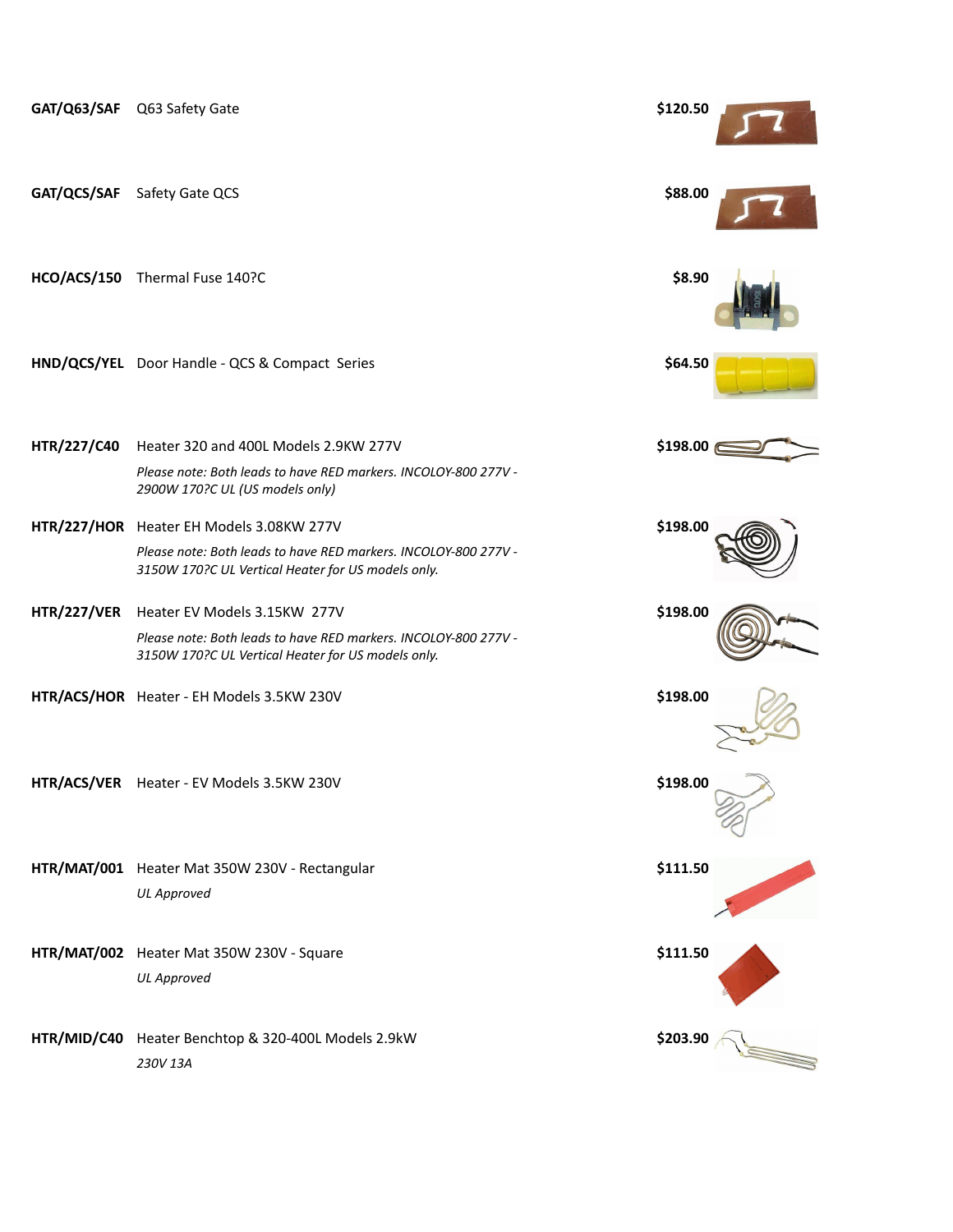|                    | HTR/MID/C60 Heater Top Loading Compact Models 2.9kW<br>230V 13A          | \$203.90 |  |
|--------------------|--------------------------------------------------------------------------|----------|--|
| INL/ACS/FIL        | Inline Electrical Filter                                                 | \$50.30  |  |
| KEY/SLK/001        | Setting Lock Key Switch                                                  | \$133.80 |  |
| KEY/SLK/003        | Setting Lock Key ONLY                                                    | \$49.80  |  |
| <b>KEY/STP/455</b> | Key - Emergency Stop                                                     | \$28.50  |  |
| KEY/TLK/002        | Thermal Lock Key Switch - TACTROL2                                       | \$69.50  |  |
| KEY/TLK/004        | Thermal Lock Key ONLY - TACTROL2                                         | \$49.80  |  |
|                    | LOO/QCS/DOR Door Wiring Loom QCA/QCS                                     | \$330.90 |  |
| LWP/ACS/00C        | Low Water Probe Type C all Models<br>All Models                          | \$229.20 |  |
|                    | MCB/UL2/32B Circuit Breaker 32Amp 2Pole Type B UL<br><b>UL Approved</b>  | \$97.50  |  |
|                    | MCB/UL2/B06 Circuit Breaker 6Amp 2 Pole Type B UL<br><b>UL Approved</b>  | \$57.50  |  |
|                    | MCB/UL2/B10 Circuit Breaker 10Amp 2 Pole Type B UL<br><b>UL Approved</b> | \$59.20  |  |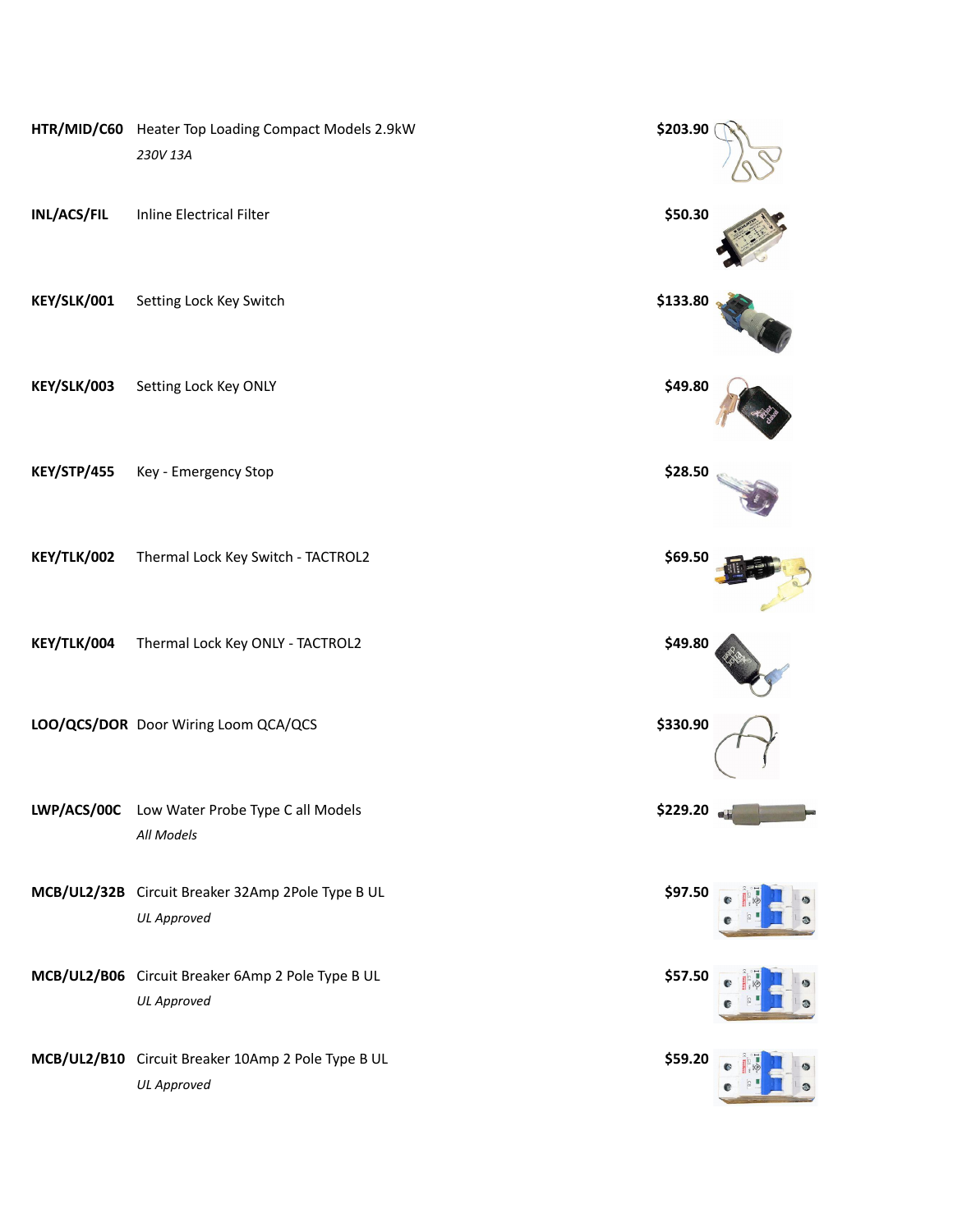|             | MCB/UL2/B13 Circuit Breaker 13Amp 2 Pole Type B UL<br><b>UL Approved</b>                         | \$59.20  |  |
|-------------|--------------------------------------------------------------------------------------------------|----------|--|
|             | MCB/UL3/05C Circuit Breaker Type C-3Pole 5Amp UL<br><b>UL Approved</b>                           | \$118.20 |  |
|             | MCB/UL3/B25 Circuit Breaker 25Amp 3 Pole Type B UL<br><b>UL Approved</b>                         | \$70.30  |  |
|             | MCB/UL3/C25 Circuit Breaker 25Amp 3 Pole Type C UL<br><b>UL Approved</b>                         | \$70.30  |  |
|             | MCB/UL3/C40 Circuit Breaker 40Amp 3 Pole Type C UL<br><b>UL Approved</b>                         | \$65.90  |  |
|             | MSA/DCL/QCS Microswitch Cross Roller QCS Door Closed                                             | \$79.00  |  |
|             | MSA/LID/QCS Microswitch Small<br>Top and Front Loaders Door/ Canopy/Bench-Top and Compact Door   | \$19.30  |  |
| NIP/ACS/012 | Nipple Brass Hexagon 1/2in MxM                                                                   | \$3.90   |  |
| NIP/ACS/034 | Nipple Brass Hexagon 3/4in MxM                                                                   | \$6.70   |  |
| NIP/ACS/100 | Nipple Hexagon Brass 1in MxM                                                                     | \$7.40   |  |
|             | PNC/COM/PWF Power Cord Rated 20Amp/250V<br>L6-20P to C19 Power Cord, 20A, 250V, 12/3 SJT, 8 Foot | \$69.10  |  |
| PRB/ACS/003 | Thermocouple Probe Duplex K Type                                                                 | \$146.40 |  |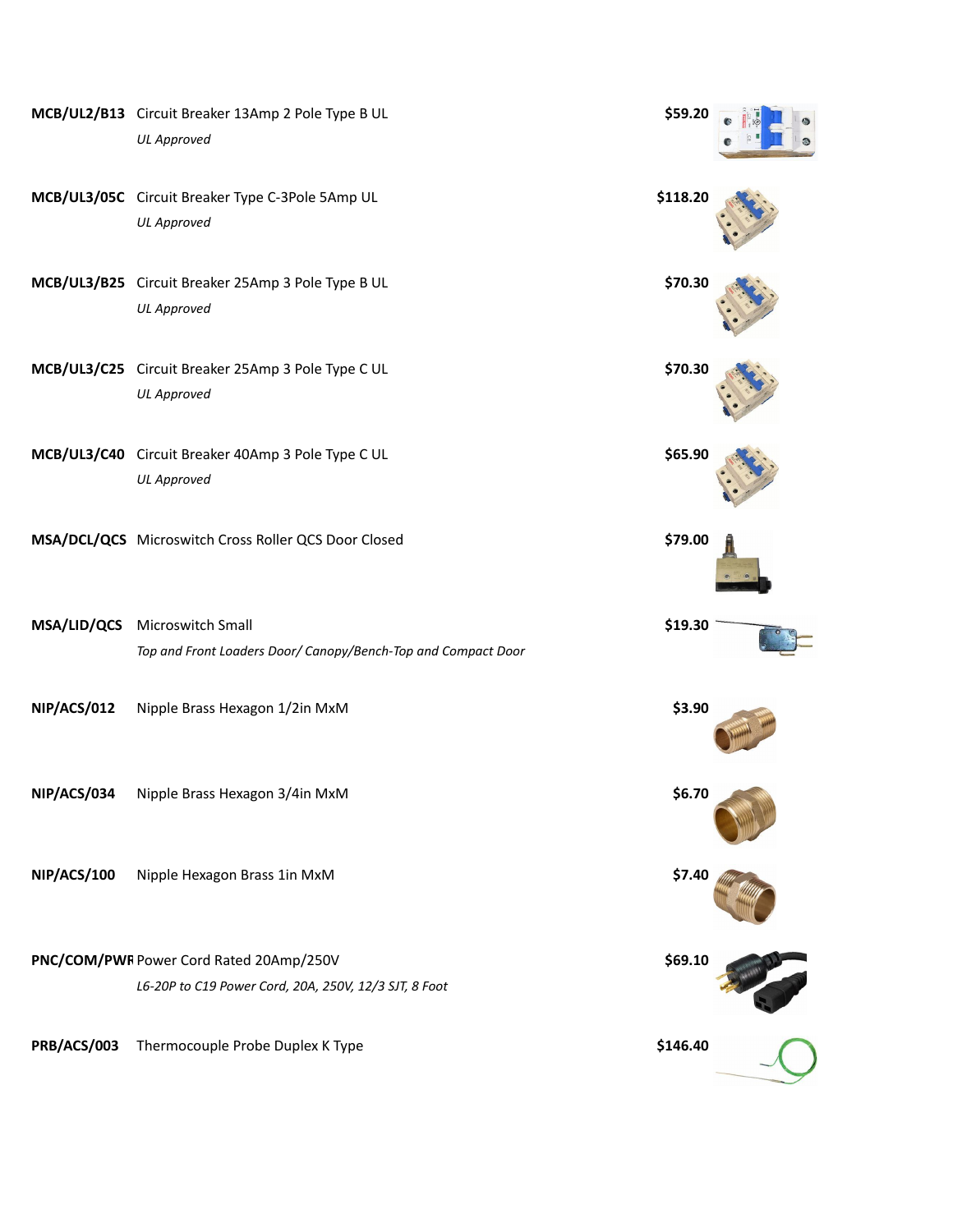| PRB/ACS/004        | Thermocouple Probe Wandering K Type                                                                                                              | \$334.30 |
|--------------------|--------------------------------------------------------------------------------------------------------------------------------------------------|----------|
|                    | Please note: Wandering probes are sold packs of 2                                                                                                |          |
| PRB/ACS/005        | Thermocouple Probe Load Simulator K Type                                                                                                         | \$75.10  |
| PRB/ACS/FSS        | Fitting Bulkhead Duplex ProbeT/C 1/8 S/S                                                                                                         | \$15.20  |
|                    | For thermocouples                                                                                                                                |          |
|                    | PRB/PLU/SOC Plug & Socket K Type Wandering Probe                                                                                                 | \$15.20  |
| <b>PRB/PRT/003</b> | Probe Duplex PT100 6 x70mm                                                                                                                       | \$129.30 |
|                    | 6mm replaces 3mm probe from Serial No 4800. For first change on<br>models before serial No. 4800 a new fitting (PRB/PRT/FIT) must be<br>supplied |          |
| PRB/PRT/004        | PRT Probe Wandering                                                                                                                              | \$334.30 |
|                    | Please note: Wandering probes are sold packs of 2                                                                                                |          |
| <b>PRB/PRT/005</b> | PRT Probe Load Simulator                                                                                                                         | \$93.00  |
| PRB/PRT/007        | Probe Duplex PT100 6mm x 250mm                                                                                                                   | \$129.30 |
|                    | 6mm replaces 3mm probe from Serial No 4800. For first change on<br>models before serial No. 4800 a new fitting (PRB/PRT/FIT) must be<br>supplied |          |
| PRB/SST/PRB        | Grade 316 Stainless Steel Cable Tie Pk3                                                                                                          | \$184.90 |
|                    | For attaching heater protection probes to heaters. Size: 127 x 4.6 mm.<br>Requires specialist fitting tool.                                      |          |
| PSG/ACS/100        | Pressure Gauge 100mm (-1 to 3 bar)                                                                                                               | \$230.50 |
|                    | PSG/GAU/063 Pressure Gauge 63mm (-1 to 3 bar)                                                                                                    | \$84.10  |
|                    | <b>Bench-Top and Compact Models</b>                                                                                                              |          |
| PSS/SWI/001        | Pressure Switch Range 1.5 to 15 psi                                                                                                              | \$167.30 |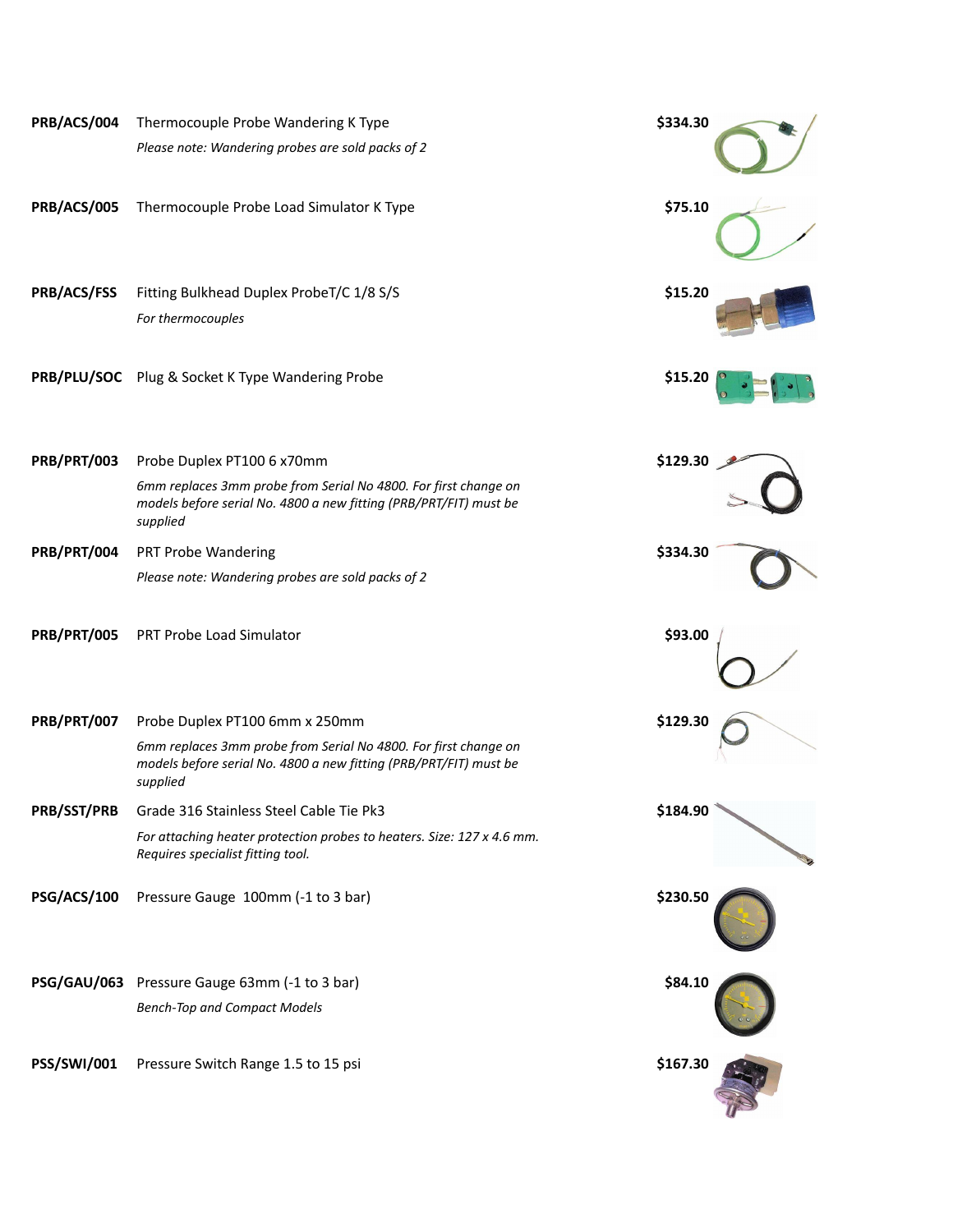| PSS/SWI/FIT        | Fitting Compression Str.1/8BSP Fim x1/8                                                                                                                                                                                             | \$11.50  |  |
|--------------------|-------------------------------------------------------------------------------------------------------------------------------------------------------------------------------------------------------------------------------------|----------|--|
|                    | Pressure Switch Adaptor - 1/8 MPT to Capillary Pipe (Compression<br>joint).                                                                                                                                                         |          |  |
| PST/ACS/001        | Pressure Transducer 0 to 4 Bar                                                                                                                                                                                                      | \$258.00 |  |
|                    | <b>Autoclave Pressure</b>                                                                                                                                                                                                           |          |  |
| <b>RLY/MID/HTR</b> | Relay Heater Control - Compact Series                                                                                                                                                                                               | \$57.40  |  |
| SBG/ACS/015        | Silicon Bung 15mm                                                                                                                                                                                                                   | \$4.60   |  |
| SBG/ACS/022        | Silicon Bung 22mm                                                                                                                                                                                                                   | \$7.90   |  |
|                    | <b>SHM/COM/SET</b> Shim Set Bench-Top & Compact Models                                                                                                                                                                              | \$105.70 |  |
|                    | Contents: 5 of each shim, Hinge and Clamp 1mm and 0.5mm                                                                                                                                                                             |          |  |
|                    | SHM/Q63/SET Shim Set 320-400L Models                                                                                                                                                                                                | \$105.70 |  |
|                    | Contents: 5 of each shim, Hinge and Clamp 1mm and 0.5mm                                                                                                                                                                             |          |  |
|                    | SHM/QCS/SET Shim Set 100-200L Models                                                                                                                                                                                                | \$105.70 |  |
|                    | Contents: 5 of each shim, Hinge and Clamp 1mm and 0.5mm                                                                                                                                                                             |          |  |
|                    | SHM/RSC/001 Shim Hinge Block 320-700L Models 1mm                                                                                                                                                                                    | \$5.30   |  |
|                    | <b>Stainless Steel</b>                                                                                                                                                                                                              |          |  |
|                    | SHM/RSC/005 Shim Hinge Block 320-700L Models 0.5mm                                                                                                                                                                                  | \$5.20   |  |
|                    | <b>Stainless Steel</b>                                                                                                                                                                                                              |          |  |
| <b>SOL/MID/001</b> | 12V Door Locking Solenoid Kit. 40-85L                                                                                                                                                                                               | \$330.90 |  |
|                    | Replaces 240V Solenoid on Compact Models before Serial Number<br>4438. Includes 12V Solenoid, Actuators, Bracket, Microswitch and 12V<br>power supply                                                                               |          |  |
| SOL/QCS/001        | 12V Door Locking Solenoid Kit.100-400L                                                                                                                                                                                              | \$185.50 |  |
|                    | Replaces Door Solenoid on QCS and Q63 Models before Serial Number<br>4438. Includes 12V Solenoid, Actuator and Bracket, If replacing a 240V<br>solenoid a power supply (TAC/POW/002) is required and must be<br>ordered separately. |          |  |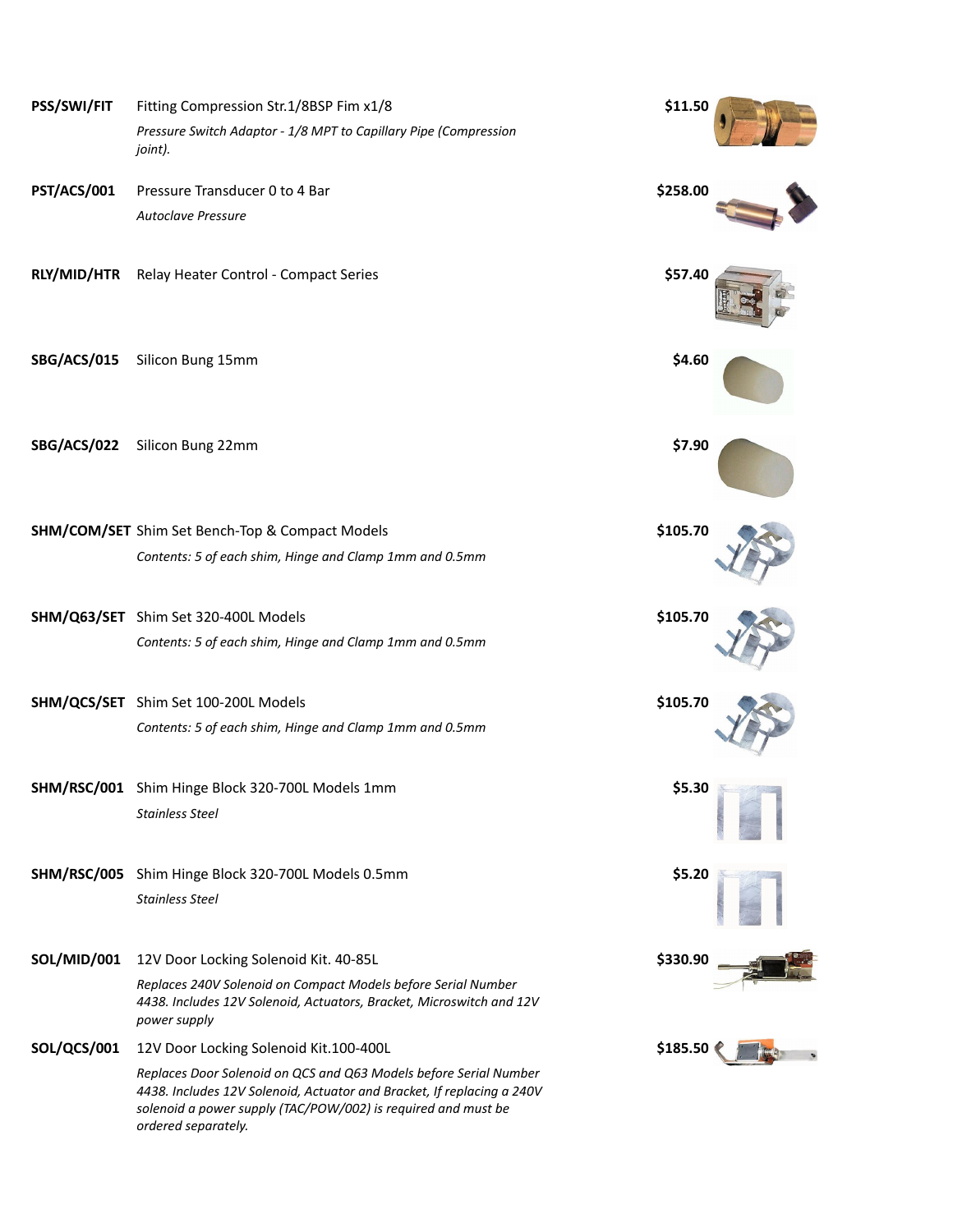| <b>SOL/QCS/002</b> | Door Lock Solenoid 12V 40-400L                                                                    | \$220.10   | Ш |
|--------------------|---------------------------------------------------------------------------------------------------|------------|---|
|                    | For Top and Front Loading, Bench-Top and Compact Models - Solenoid<br>Only. Serial Nos from 4438. |            |   |
| STP/ACS/001        | <b>Emergency Stop Button</b>                                                                      | \$122.60   |   |
|                    | <b>Without Contact Blocks</b>                                                                     |            |   |
| STP/ACS/002        | <b>Emergency Stop Contact Block</b>                                                               | \$62.30    |   |
| <b>STR/ACS/015</b> | <b>Strainer Brass 15mm</b>                                                                        | \$79.50    |   |
| <b>STR/ACS/022</b> | Strainer Brass 22mm                                                                               | \$127.00   |   |
| STR/ACS/B22        | Mesh Basket 3/4" Drain Filters                                                                    | \$40.40    |   |
|                    | For threaded fittings only                                                                        |            |   |
|                    | STR/ACS/WHL Conical Strainer Large                                                                | \$45.90    |   |
|                    | Fits 28mm Tank Connectors                                                                         |            |   |
|                    | <b>STR/ACS/WHM</b> Conical Strainer Medium                                                        | \$40.40    |   |
|                    | Fits 22mm Tank Connectors                                                                         |            |   |
|                    | <b>STR/ACS/WHS</b> Conical Strainer Small                                                         | \$35.70    |   |
|                    | <b>Fits 15mm Tank Connectors</b>                                                                  |            |   |
| <b>TAC/OPT/001</b> | <b>Tactrol Output Board</b>                                                                       | \$322.00   |   |
|                    | TAC/OPT/FUS Fuse 3.15A 5x20mm Tactrol O/P Board                                                   | \$9.80     |   |
| TAC/PCB/001        | <b>Tactrol Main Board</b>                                                                         | \$2,262.00 |   |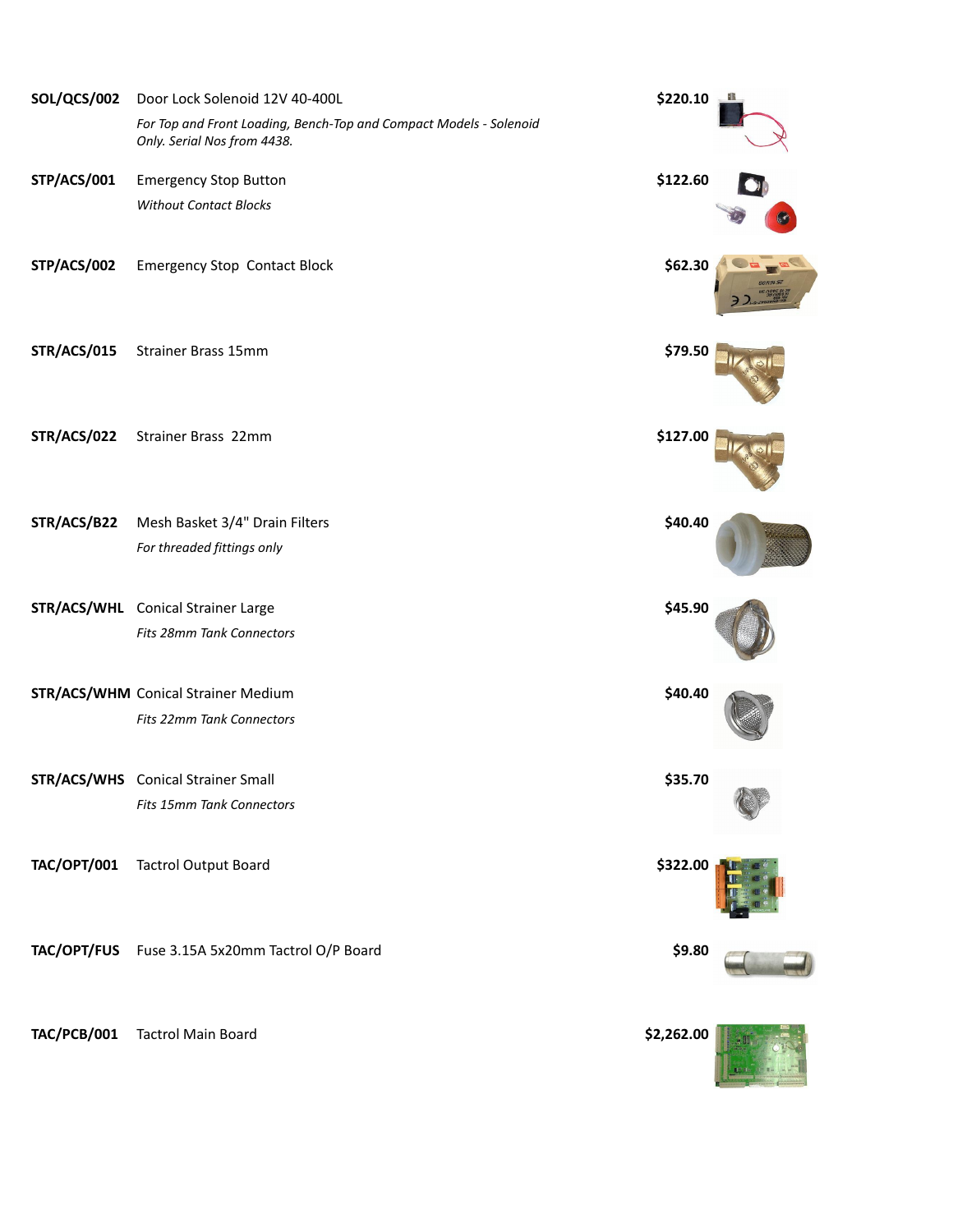|                     | TAC/PCB/MIN Tactrol Mini Processor Main Board                                           | \$836.20   |
|---------------------|-----------------------------------------------------------------------------------------|------------|
|                     | TAC/POW/001 Power Supply Switch Mode                                                    | \$359.90   |
|                     | TAC/POW/002 Power Supply 240V-12V Solenoid Door                                         | \$74.00    |
| TAC/PRN/000         | <b>Tactrol Thermal Printer</b>                                                          | \$1,255.20 |
|                     | Includes Thermal Printer, Serial Interface Adaptor and Mounting Plate                   |            |
| TAC/RIB/DIS         | Ribbon Cable Display to Main Board Long                                                 | \$76.10    |
|                     | Models with Tactrol Board Not Mounted in Control Box                                    |            |
| <b>TAC/RIB/DISS</b> | Ribbon Cable Display to Main Board Short                                                | \$38.30    |
|                     | Models with Tactrol Board Mounted in Control Box                                        |            |
| TAC/RIB/PRIL        | Ribbon Cable Impact Printer Long                                                        | \$72.60    |
|                     | Models without a control box                                                            |            |
| TAC/RIB/PRIS        | Ribbon Cable Impact Printer Short                                                       | \$40.30    |
|                     | Models with a control box                                                               |            |
| <b>TAC/RIB/PRN</b>  | Ribbon Cable Printer to Main Board                                                      | \$56.40    |
|                     | Power Door and Double Door Models. Serial Number required - length<br>varies with model |            |
|                     | TAC/RIB/PRNL Ribbon Cable Thermal Printer Long                                          | \$72.60    |
|                     | Models without a control box - Thermal Printer                                          |            |
|                     | TAC/RIB/PRNS Ribbon Cable Thermal Printer Short                                         | \$40.30    |
|                     | Models with a control box                                                               |            |
| <b>TAC/USB/001</b>  | Tactrol USB Interface Card                                                              | \$358.50   |
|                     | TAC/USB/COV Tactrol USB Black Dust Cap                                                  | \$10.50    |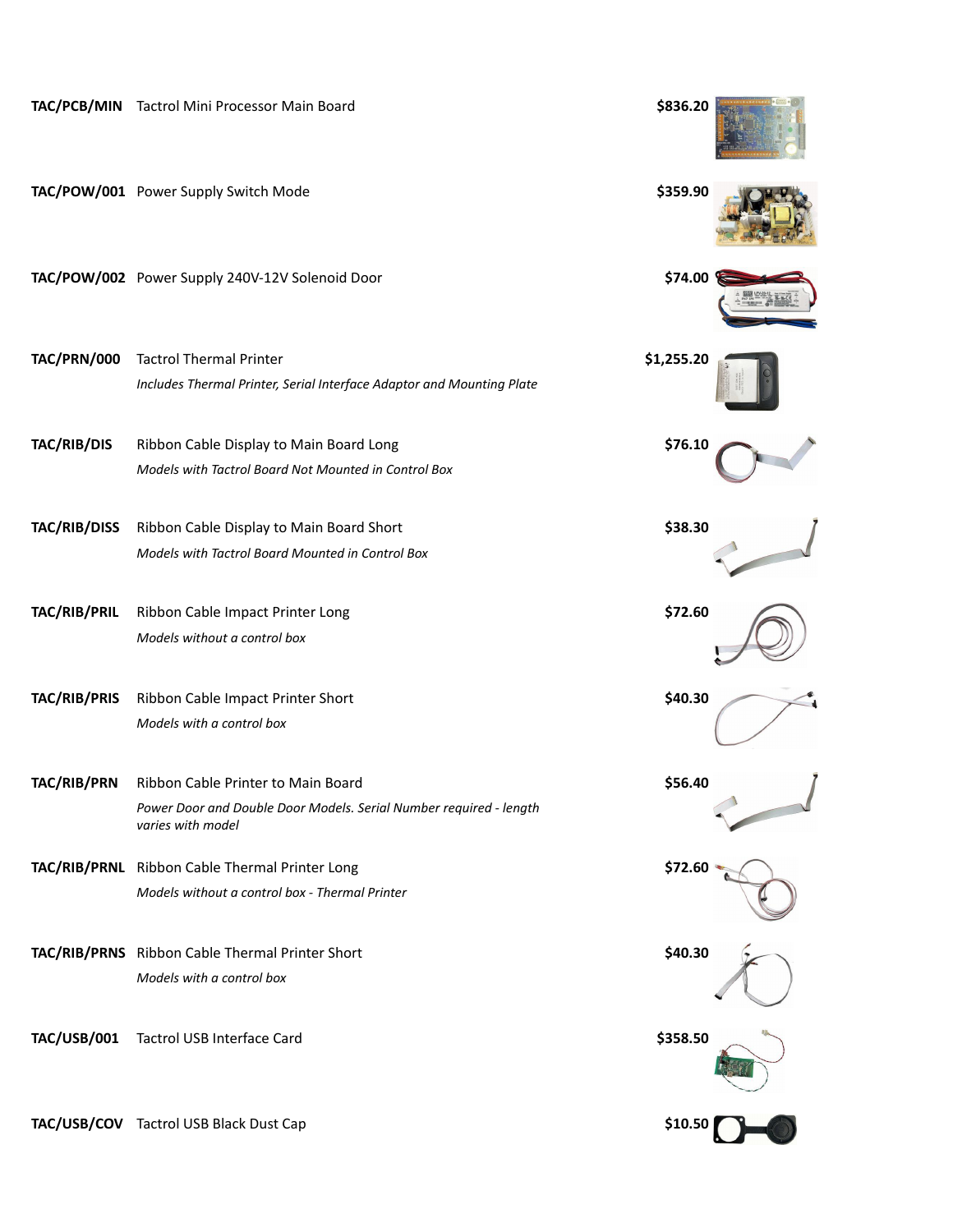|                    | TC2/CON/001 Tactrol 2 Main Control Panel                                       | \$717.20   |  |
|--------------------|--------------------------------------------------------------------------------|------------|--|
| <b>TC2/PRG/005</b> | Tactrol 2 Programmer Panel                                                     | \$871.00   |  |
|                    | THW/ACS/002 Load Simulator Thermowell Compact /QCS                             | \$132.60   |  |
| <b>TST/STG/210</b> | Thermostat 40 to 210C<br>Drain Condensers and Steam Generators                 | \$55.50    |  |
| VAC/LRP/LRG        | Vacuum Pump Liquid Ring 3 phase 450-700L<br>Q63 or RSC Models                  | \$3,026.60 |  |
|                    | VAC/LRP/MD2 Vacuum Pump 1Phase 60 Hz UL 100-400L<br>UL Approved US Market only | \$2,537.50 |  |
|                    | VAC/LRP/MED Vacuum Pump Liquid Ring 3 phase 230-400L                           | \$2,692.10 |  |
|                    | VAC/LRP/SM3 Vacuum Pump Liquid Ring 3 phase 100-200L<br>100-200L Models        | \$2,225.90 |  |
|                    | VCE/ACS/001 Condensate Trap BPT13S 1/2in 15mm                                  | \$272.30   |  |
|                    | VFL/ACS/TOR Valve Torbeck Type Auto Water Fill Tank                            | \$46.40    |  |
| <b>VNR/ACS/015</b> | Valve Non-Return 15mm<br>(1/2in)                                               | \$36.70    |  |
| <b>VNR/ACS/022</b> | Valve Non-Return 22mm<br>(3/4in)                                               | \$44.40    |  |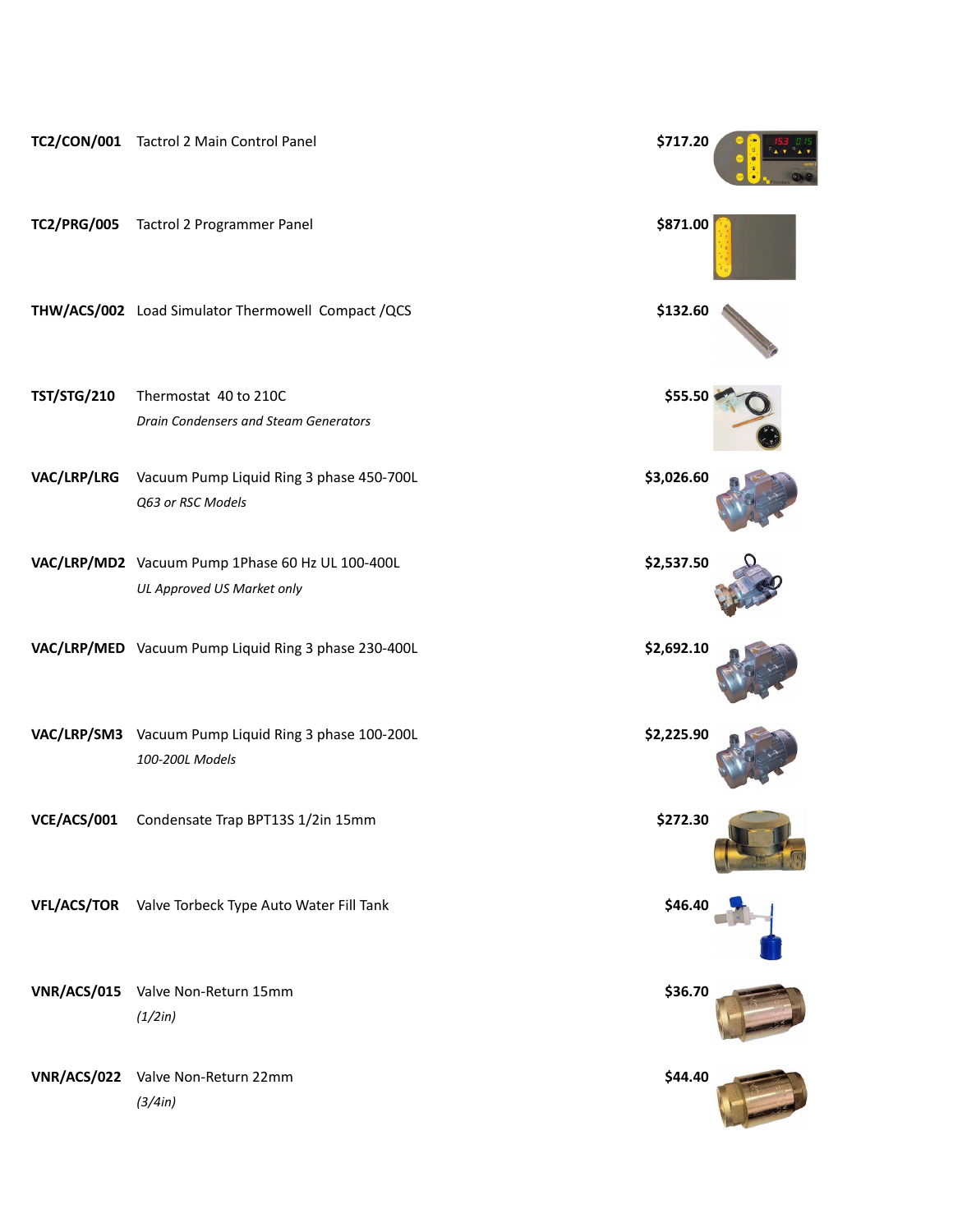| <b>VNR/ACS/028</b> | Valve Non-Return 28mm                                                                                                                        | \$50.60  |  |
|--------------------|----------------------------------------------------------------------------------------------------------------------------------------------|----------|--|
|                    | (1in)                                                                                                                                        |          |  |
| VPC/ACS/001        | Air Purge Valve                                                                                                                              | \$349.10 |  |
|                    | VSC/ASM/015 Safety Valve 15mm, 2.4Bar US Models (UL)                                                                                         | \$384.30 |  |
|                    | Approval acc. to ASME Boiler and Pressure<br>Vessel Code, Section VIII. Div 1 (ASME)                                                         |          |  |
| <b>VSC/SSM/015</b> | Safety Valve 1/2" x1" Stainless ASME                                                                                                         | \$395.90 |  |
|                    | Approval acc. to ASME Boiler and Pressure<br>Vessel Code, Section VIII. Div 1 (ASME)                                                         |          |  |
| VSI/ACS/015        | Steam Inlet Valve 15mm                                                                                                                       | \$253.80 |  |
| <b>VVC/RSC/028</b> | Valve Solenoid 28mm                                                                                                                          | \$329.70 |  |
|                    | For serial numbers lower than 4628 please order the conversion kit<br>VVC/RSC/ADP to ensure the correct valve length for direct replacement. |          |  |
| <b>VVC/RSC/ADP</b> | 28mm Solenoid Valve Converter Kit                                                                                                            | \$45.70  |  |
|                    | Adapter Kit to fit 28mm Solenoid Valve to Autoclaves before serial<br>number 4628.                                                           |          |  |
|                    | VVC/UUL/015 Valve Solenoid 15mm UL Approved                                                                                                  | \$185.80 |  |
|                    | VVC/UUL/022 Valve Solenoid 22mm UL Approved                                                                                                  | \$199.00 |  |
|                    | VVC/UUL/028 Valve Solenoid 28mm UL Approved                                                                                                  | \$337.80 |  |
|                    | For serial numbers lower than 4628 please order the conversion kit<br>VVC/RSC/ADP to ensure the correct valve length for direct replacement. |          |  |
| <b>VVF/ACS/015</b> | Fitting Vent Valve 15mm x 1/2 MIC                                                                                                            | \$6.50   |  |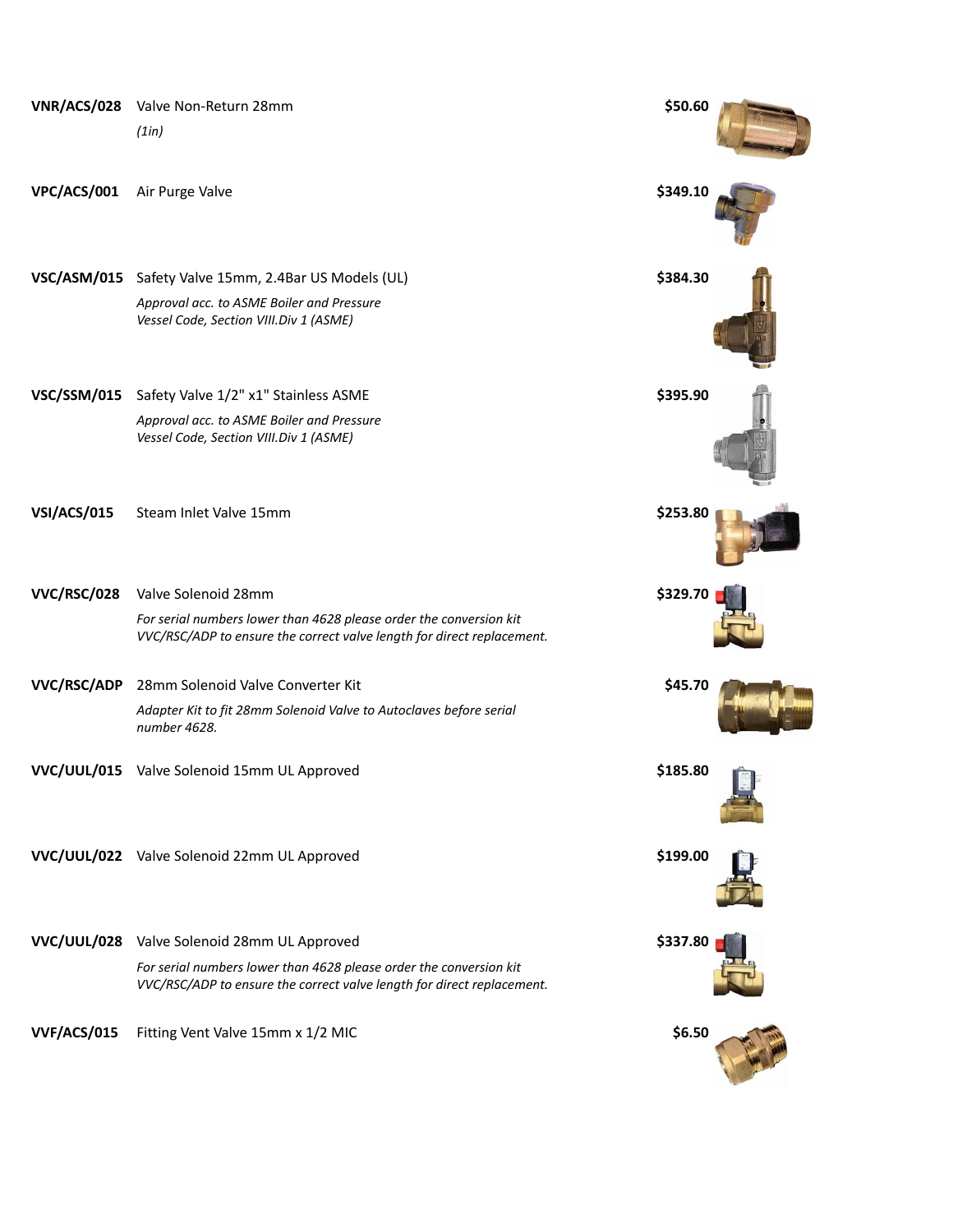| VVF/ACS/022        | Fitting Vent Valve 22mm x 3/4 MIC                                               | \$7.30         |                                               |
|--------------------|---------------------------------------------------------------------------------|----------------|-----------------------------------------------|
| <b>VVF/ACS/028</b> | Fitting Vent Valve 28mm x 1in MIC                                               | \$11.90        |                                               |
|                    | WAS/PAC/015 Fibre Washers 15mm Pack of 10                                       | \$1.60 $\circ$ | 0000<br>00 00                                 |
|                    | WAS/PAC/022 Fibre Washers 22mm Pack of 10                                       | $$1.60$ OO     | 00000<br>0000<br>00 00                        |
|                    | WAS/PAC/028 Fibre Washers 28mm Pack of 10                                       | $$1.60$ OO     | 00000<br>0000<br>00 00                        |
| <b>WAS/SET/001</b> | Fibre Washer Set<br>Complete set of washers, with PTFE tape & jointing compound | \$86.30        | $\circ\circ$<br>00000<br>0000<br>00 00<br>(0) |
| ZZZ/RIB/002        | Tactrol Printer Ribbon Type 2                                                   | \$34.60        |                                               |
| ZZZ/ROL/005        | Printer Roll (Pk. 5)                                                            | \$34.60        |                                               |
| ZZZ/ROL/007        | Thermal Printer Roll (Pk 5)                                                     | \$41.60        |                                               |
| ZZZ/SYP/LGE        | Siphon Pump Large<br>Long Siphon Pump for Top Loading Autoclaves                | \$74.00        |                                               |
| ZZZ/SYP/SML        | Siphon Pump Small<br>Short Siphon Pump for Front Loading Autoclaves             | \$44.00        |                                               |
| ZZZ/TAP/001        | Tape PTFE 12Mx12mm roll                                                         | \$10.30        |                                               |